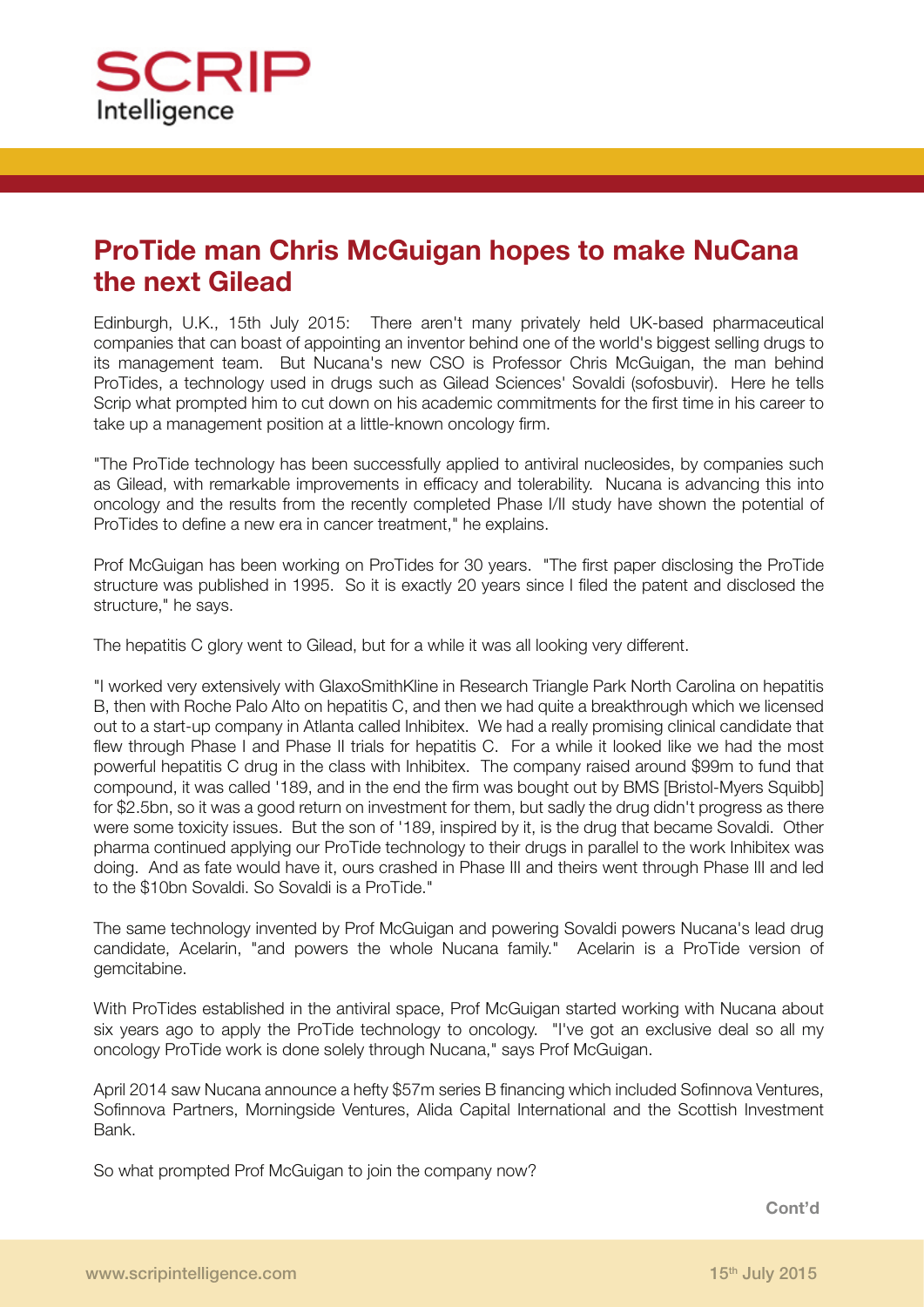

"I am offered management positions relatively often and I generally do not take them up in order to concentrate on feeding the pipeline of drugs, although I sometimes take on board positions. But for the first time, I have taken a cut in my university position in order to release me formally for one day a week so I can support Nucana. I've done it because I am extremely excited about the prospects for Acelarin and extremely enthusiastic about the management team [Hugh Griffiths and Chris Wood, formerly of Bioenvision, which was acquired by Genentech] and I want to make sure that I am doing everything I can to get this dug through. What I've seen from our recent data suggests it's going to transform the chemotherapy of cancer. "

Nucana completed a Phase I/II trial of Acelarin in a wide range of tumor types and reported the data at this year's ASCO meeting. "With a known drug like gemcitabine there are certain tumor types that it's used for. What was striking but makes sense from our mechanism is when you ProTide it, it then starts accessing different tissues and appears effective against different tumor types. When you look at the range of tumors [in the Phase I/II Acelarin trial] where we had really good disease control, it's much broader than the indications that gemcitabine is currently used for. For example, gemcitabine is not at all famous for its use in gynecological and ovarian cancer, whereas ovarian patients did really well in our trial."

According to Prof McGuigan, there were 18 patients with gynecological cancers in the Phase I/II trial, of whom 14 took two courses of the drug. Of those, 13 out of 14 had disease control "which is remarkable because they all came into the trial without disease control. To stop the tumors growing and in two cases achieve a partial response, shrinking the tumors 30% or more, is staggering."

A little over half of the patients that came into the trial showed some response. "If you look at those that received two courses, it goes up to 78% achieving disease control. In these early first in man trials, you're getting patients rather late. You're fourth or fifth or sixth line, after all other options have been used, and often the patients are quite advanced. Obviously as we move to Phase III and beyond, we're hoping that a label might allow us to access patients earlier, second line for example, and they might not be so sick and we might get a better impact."

Nucana plans to begin a 328-patient Phase III trial in pancreatic cancer shortly, another in ovarian cancer towards the end of this year or early next year, and a third in biliary cancer in 2016.

And it's not all just about Acelarin. "There is a second-in-class that's just about to enter the clinic, and a third in class that's just left my lab. In fact we're hoping to have four ProTides for different tumor types in clinical trials over the next couple of years. I know ProTides better than anyone else in the world so I am in a good position to try and advise the company as we go forward."

## **Modified DNA components**

So what exactly are ProTides? Prof McGuigan explains further. "They are based around nucleoside analogues, so slightly modified components of DNA. Nucleoside drugs dominate the antiviral space, and even in oncology, around one in five drugs are nucleosides, such as gemcitabine from Eli Lilly."

But nucleoside drugs have several problems that limit their use. In particular, the tumor cell – either innately or after a few rounds of therapy – learns how to evade the activity of the drug and presents resistance so the patient may do well for a few months and then will fail to respond.

**Cont'd**